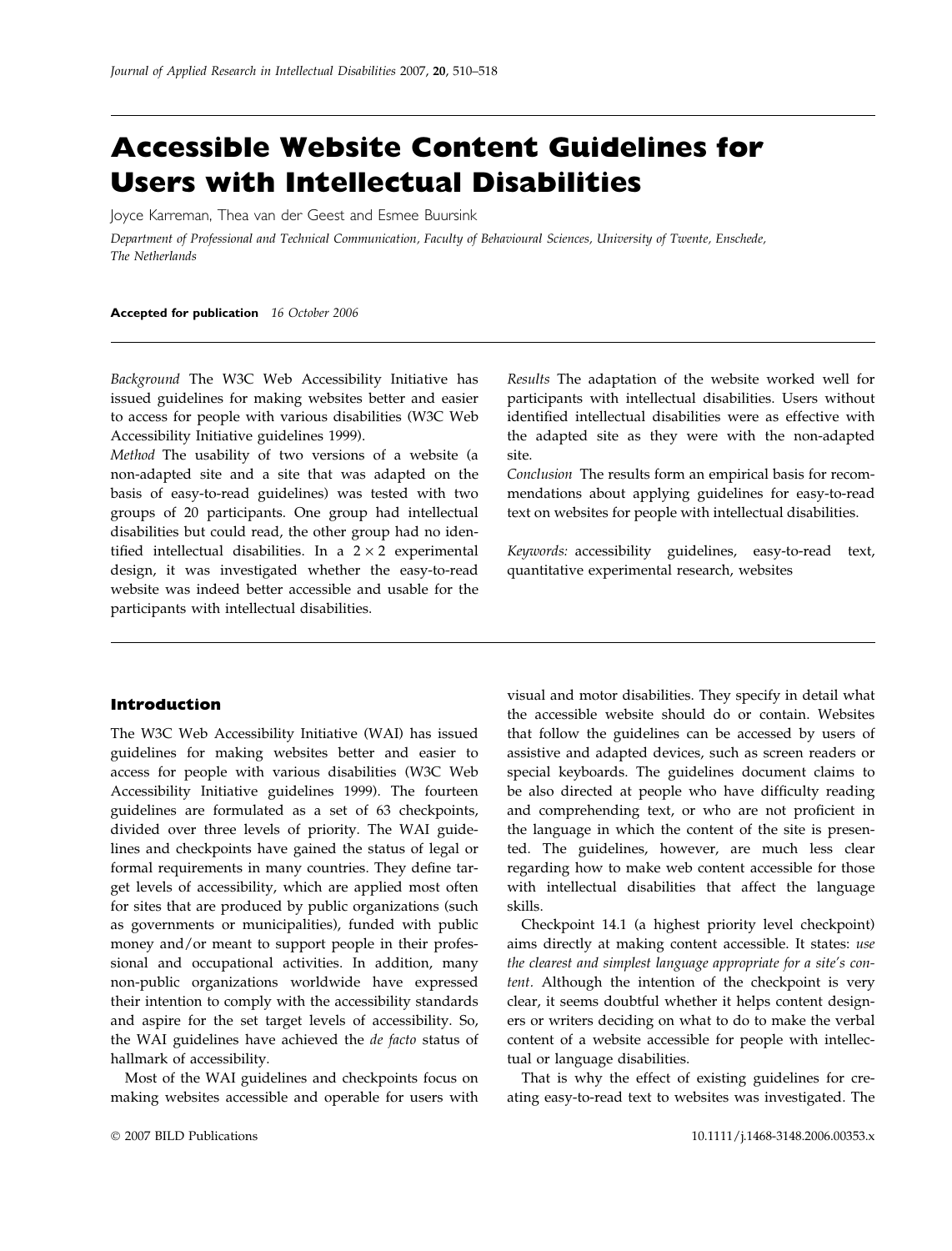European Commission had guidelines formulated for the production of easy-to-read information for people with intellectual disabilities, the Make it simple-guidelines (Freyhoff et al. 1998). These guidelines concern the verbal content and the layout of documents. Examples of Make it simple-guidelines are: use short sentences mostly, cover only one main idea per sentence, try to put one sentence on a line, use a maximum of two typefaces (see Appendix for a list of the guidelines). These guidelines were initially meant for texts on paper, but the majority can also be applied to websites. Comparable guidelines are formulated by other organizations, such as Mencap, the UK's learning disability charity (Mencap 2000).

The present research investigated whether the application of those Make it simple-guidelines would have a positive effect on the usability for users with intellectual disabilities. The focus of the study was on the guidelines regarding the verbal content of the website. Usability is defined as 'the extent to which [it] can be used by specified users to achieve specified goals with effectiveness, efficiency and satisfaction in a specified context of use', according to the International Organization for Standardization (ISO) (1998, p. 6). Therefore, the users' effectiveness and efficiency of information processing and their satisfaction with the website were measured.

However, accessibility for a specific group of users should not lead to the reduced accessibility for other groups of users. As WAI priority 1 checkpoint 11.4 indicates, creating multiple versions of the same site should only be a last resort. Therefore, it was also investigated whether application of the easy-to-read guidelines has a negative effect on the usability for website users without identified intellectual disabilities.

The remainder of this article describes an experiment that was conducted to investigate the effects of the guidelines for the production of easy-to-read information. Two versions of a website for a welfare and care organization were developed. This non-profit organization supports people with various disabilities, especially people with intellectual disabilities. In this experiment, the effects of two alternative versions of the organization's website for two groups of users were assessed by using a  $2 \times 2$  between-subjects design. The two versions of the website contained the same information, but in one of the two versions the text was adapted by applying easy-to-read text guidelines rigorously. Each of the two versions was used by a group of test participants with intellectual disabilities and by a control group of participants without identified intellectual disabilities. Using this design, the appropriateness of verbal content

created with easy-to-read guidelines for users with and without intellectual disabilities could be tested.

# Method

# **Participants**

Forty experienced computer users participated in the test of the appropriateness of the guidelines (23 female and 17 male, mean age 37 years). Twenty participants, 12 female and eight male, were clients of the care organization because of their intellectual disabilities. However, they could read, at least to a certain extent. Ten of them used the adapted version of the site (further referred to as the A-site) and the other 10 used the nonadapted site (NA-site). The other 20 participants had no identified intellectual disabilities. This group was known to be involved with people with intellectual disabilities as a parent, a friend or a partner. From this control group, 10 participants used the A-site and the other 10 used the NA-site.

All forty participants were frequent computer and Internet users: 90% of the participants used a computer at least once a week and 75% of them used the Internet at least once a week. Although the group of participants with intellectual disabilities on average had somewhat less computer experience than the control group (6 years against 10 years), they were all considered experienced users. The amount of computer experience as well as the readings skills proved to be evenly distributed across the groups who used the A-site and the groups who used the NA-site.

#### **Materials**

Two versions of a website with text in Dutch were created. This website consisted of a home page with an introduction and some general information about the care provider, and four other sections. The content was based on a leaflet that was written for the care provider organization, describing its main services and activities in standard well-written text. The non-adapted website (NA) contained the leaflet information. For the adapted site (A), the text was made easier to read on the basis of the easy-to-read guidelines (see Appendix). Figures 1 and 2 show parallel pages of the NA-site and the A-site.

Before the experiment, the adapted site was evaluated for its comprehensibility by a specialist in care for people with intellectual disabilities and a web communication expert. They checked whether the guidelines for easy-to-read text were applied correctly. In addition,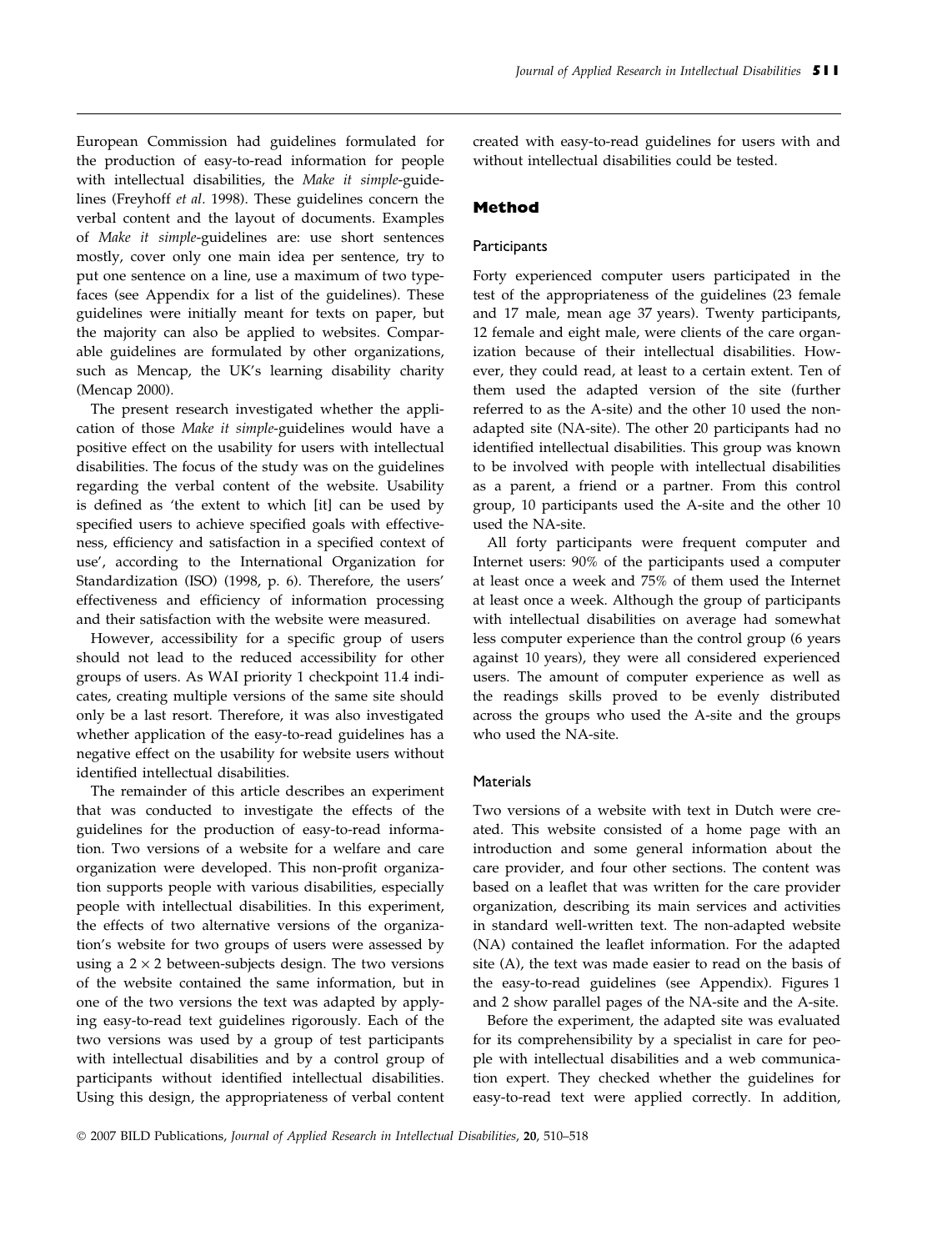

Figure I Non-adapted version of the website.



two people with intellectual disabilities used and evaluated the adapted version of the site. Based on the remarks of these four people, it was ensured that the Aversion of the website followed the easy-to-read guidelines closely.

# Measuring effectiveness and efficiency

The two versions of the website were tested for efficiency (searching and reading time) and effectiveness Figure 2 Adapted version of the website.

(comprehension). The participants were asked to execute five search tasks with the website version they were working with. They were asked, for example, to search for information about courses and discussion groups organized by the care provider. After they had found and read the correct page, they had to answer some questions about the content of the page. They answered 14 questions in total. Seven of these questions could be answered with information that could be found literally in the verbal content of the site (text-based questions).

© 2007 BILD Publications, Journal of Applied Research in Intellectual Disabilities, 20, 510–518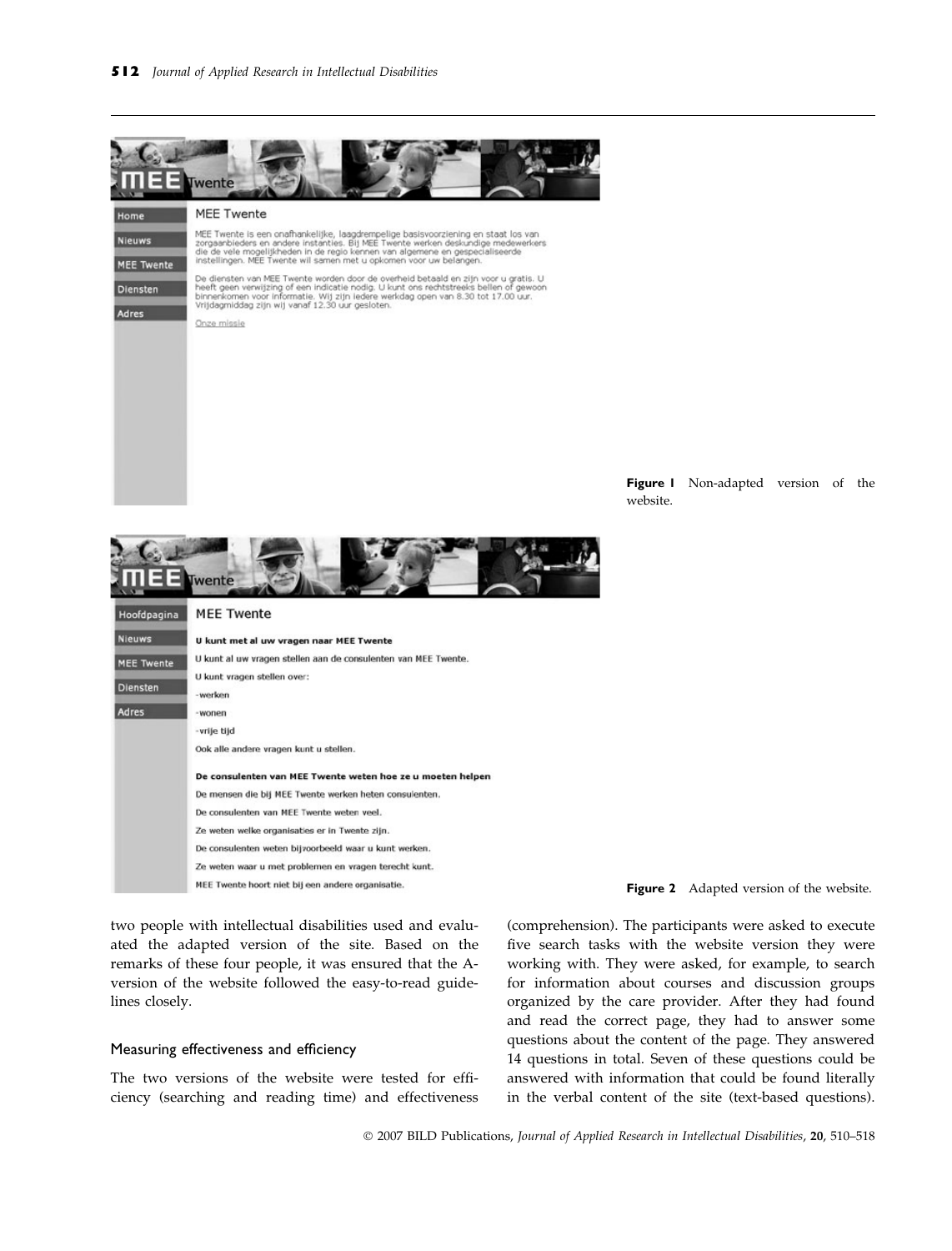- $1.$ I would like to visit this website again in the future.
- $\overline{2}$ . I'm satisfied with the service provided by this website.
- 3. Compared with other websites, I would rate this one as ...
- 4. This website is fun.
- 5. This website is confusing.
- $6 \over 7$ This website is informative.
- This website is irritating.
- 8. This website is useful.
- 9. This website is messy.
- $10$ I'm satisfied with the service provided by this website.
- $11.$ This website is unattractive.
- $12.$ This website can be recommended to others.
- 13. This website is cumbersome
- $14.$ This website is cool.

All statements ran from definitely agree definitely disagree (1) to definitely agree (5), except for statement 3 that ran from one of the worse (1) to one of the best (5).

Figure 3 Satisfaction questionnaire.

For the other seven questions, the answer had to be deduced from information in the site (inference questions). The 14 questions were offered in two different formats. Eight of the questions were open questions; the other six were multiple-choice questions. The two formats were equally divided over text-based and inference questions.

A distinction was made between text-based and inference questions, because studies of reading processes have shown that making inferences requires a deeper form of processing and comprehension than just recognition of information (Kintsch 1988). The aim of using two types of questions was to see whether the adapted text increased comprehension of verbal content both at the recognition and the inference level. The variation in question format (open and multiple-choice) was inspired by a handbook on doing research with people with intellectual disabilities (Huizing et al. 2002). This book suggested that multiple-choice questions are easier for people with intellectual disabilities because they can recognize the correct answer among the alternatives. It was investigated whether the adapted text increased comprehension to an extent that participants with intellectual disabilities could formulate their own answers.

## Measuring satisfaction

Satisfaction with the website was measured with an adapted and translated version of the validated Chen & Wells (1999) instrument for measuring the attitude towards a website. This instrument consists of statements about the site used, on which the participants score on a five-point rating scale, ranging from definitely disagree (1) to definitely agree (5). The instrument is meant for measuring the attitude towards e-commerce websites. In this experiment, only those items were used that were applicable to informational websites, like the website of the care provider. Fourteen statements from the original instrument were translated into Dutch, taking care that the words used were easy to understand (see Figure 3).

# Procedure

The participants executed the tasks with the website at their homes. The sessions took 40 min, on average. The two versions of website were stored on hard disk on a laptop that the experimenter brought for the experiment. The participants were asked to read aloud during the tasks. Each session was recorded on videotape.

Instructions and explanation were introduced orally, to reduce the amount of reading required from the participants. Once a task was introduced by the experimenter, the participants started to search for the requested information on the website, followed by reading the requested information. The time needed for finding and reading the information was measured to compare the differences in efficiency between the A-site and the NA-site.

The experimenter offered assistance only after the participants expressed their inability to find the information more than two times. Her assistance consisted of a first question, asking the participants what they tried to achieve. Just asking that question in some cases was enough to overcome the problems. When this was not the case, the experimenter directed the participants to the page they had to visit. When the participants were on the correct page, no more assistance was given. The experimenter knew which participants had intellectual disabilities. Although she tried to act exactly the same with respect to every participant, it is possible that this knowledge influenced the number of times that she offered assistance to the participants.

When the participants had read the information, they returned to the home page. Then the experimenter posed the questions and wrote down the answers. The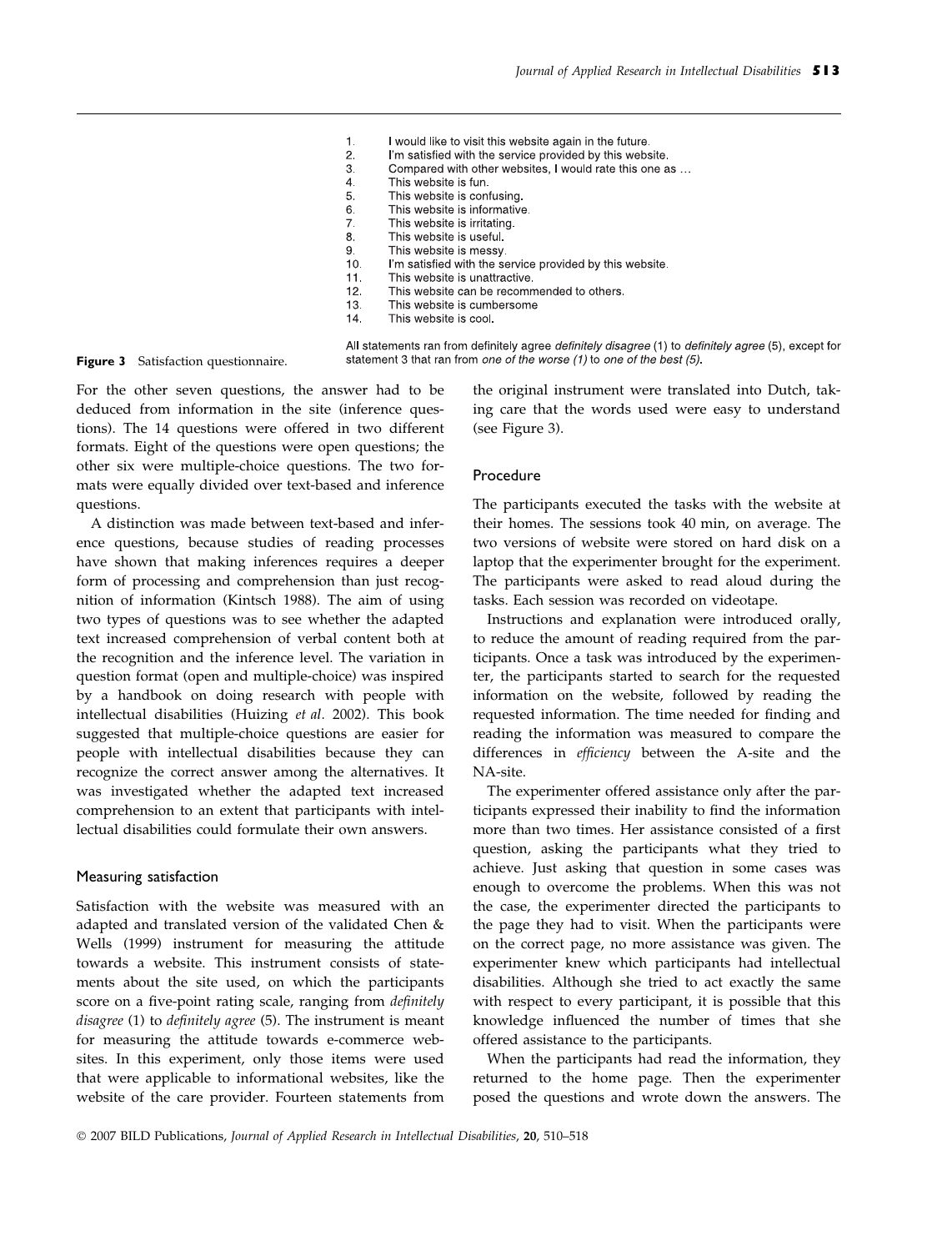numbers of correct answers on the different types of questions were measured to find out whether the guidelines increased the comprehension or effectiveness of the site.

When the participants had completed the five tasks, they filled out the questionnaire that was used to measure satisfaction with the site. Again, the items in the questionnaire were read out by the experimenter, who also scored the answers.

# Results

# Efficiency in seeking information

As a measure of efficiency, the time needed for finding the correct information for each task was measured. However, the assistance that was offered to participants who could not find the requested information did interfere with time measurements, because in that case the experimenter directed the participants to the correct page.

Especially, the participants with intellectual disabilities had difficulties in finding the information. Fifteen (out of 20) needed assistance, varying from one to seven times. Ten (out of 20) participants without identified intellectual disabilities needed assistance, in all cases one or two times. The number of times that assistance was offered is shown in Table 1. The participants with intellectual disabilities needed obviously more assistance to complete the five tasks than the control group. Remarkably, the participants who used the A-website needed more assistance than the users of the NA-site. However, the differences between these groups were relatively small.

#### Efficiency in reading the information

Efficiency was also measured by comparing the time that the participants needed to read the requested

Table I Numbers of times that assistance was offered, total over five tasks

|                                                              | A-website | NA-website |
|--------------------------------------------------------------|-----------|------------|
| Participants with<br>intellectual disabilities               | 25        | 17         |
| Participants without identified<br>intellectual disabilities |           | 6          |

A, adapted; NA, non-adapted.

Table 2 Mean reading times, total over five tasks

| A-website | $NA$ -website |
|-----------|---------------|
| 511 (110) | 547 (121)     |
| 413 (102) | 398 (88)      |
|           |               |

A, adapted; NA, non-adapted. Time in seconds. SD between parentheses.

information. The number of words that had to be read to complete a particular task differed between the two versions of the site, but the total number of words that the participants had to read for the five tasks was almost equal: 886 words on the NA-website and 899 words on the A-website. Because of the differences in number of words at task level, only the total reading times of the participant groups were compared (see Table 2).

The participants with intellectual disabilities needed almost 9 min to read the text on the website. On average, the participants without intellectual disabilities needed less than 7 min. This difference is statistically significant, as shown by the results of a parametric two-way ANOVA  $[F(1,36) = 13.57; P < 0.01; \eta^2 = 0.27]^1$ . The reading time was not influenced by the version of the website, as the ANOVA showed  $[F(1,36) < 1]$ . In addition, the anova showed no interaction between the two factors (website version, participant group):  $F(1,36) < 1.$ 

A clear conclusion can be drawn regarding the efficiency of reading verbal content, which is adapted to the needs of people with intellectual disabilities that influence language competence. People with those disabilities need more time to read the text than a control group of people without identified intellectual disabilities, even when that text is easy-to-read. They also need more help to find the pages in a site, again also when the verbal content is adapted to their needs.

<sup>&</sup>lt;sup>1</sup>Non-parametric tests are more appropriate for analysing the results of this experiment than parametric tests because of the small number of participants. However, non-parametric tests are not suitable for measuring interactions between variables. Therefore, both non-parametric Mann–Whitney tests and parametric anovas were applied. In all cases, the findings of the two test methods confirmed each other. Only the results of the analyses of variance are reported.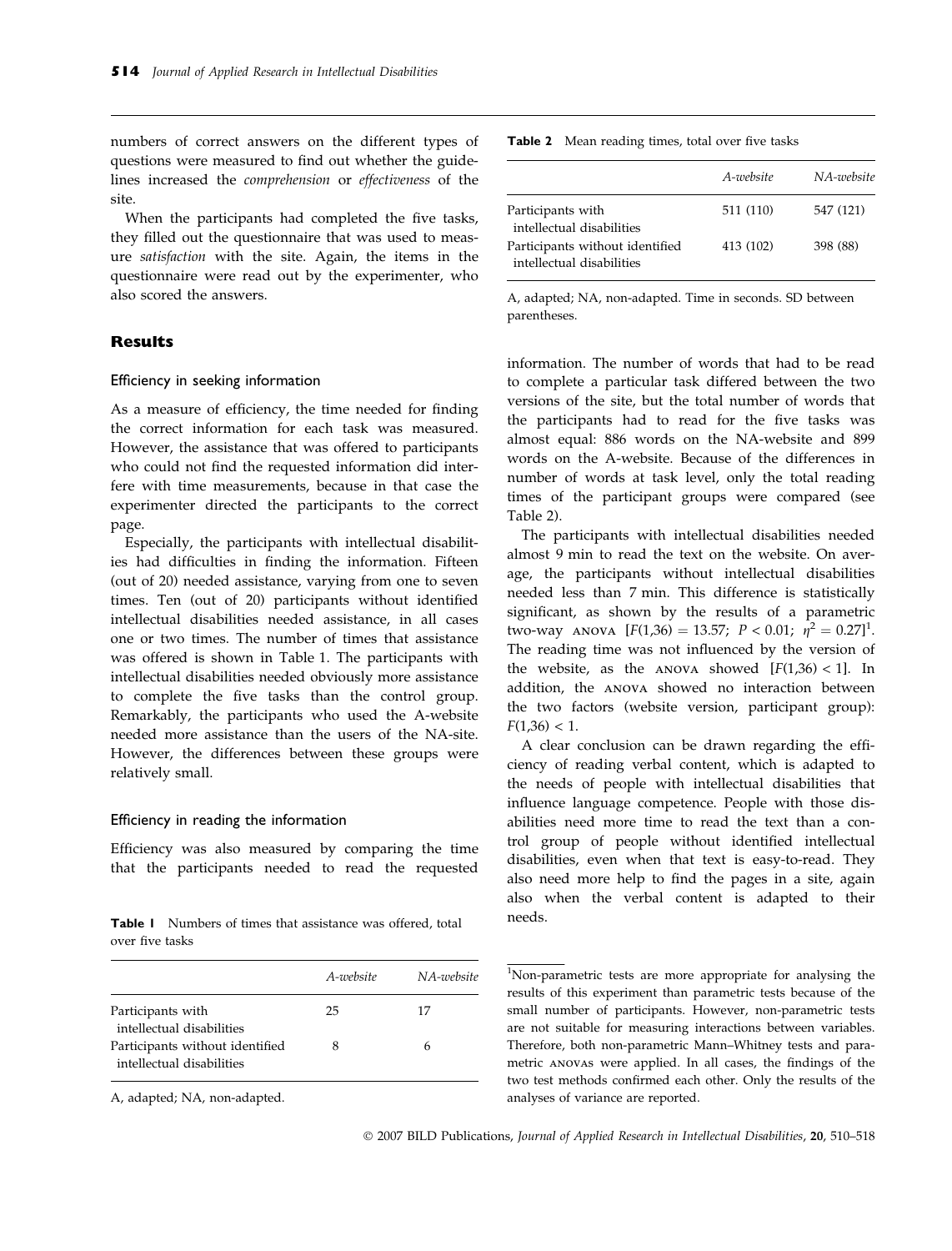# Effectiveness: comprehending the information in the site

The effectiveness of the website was measured in two ways. First, the participants answered 14 questions about the information they had read. Their answers reflected the degree of comprehension. The mean numbers of correct answers on the questions are depicted in Table 3. Over all, the participants with intellectual disabilities answered fewer questions correctly than the control group of participants without identified disabilities. The participants who used the A-website answered more questions correctly than the participants who used the NA-website. The results of a two way anova showed that these differences are significant:  $F(1,36) = 24.80; P < 0.001; \eta^2 = 0.41$  and  $F(1,36) = 12.56;$  $P < 0.01$ ;  $\eta^2 = 0.26$ . The same analysis showed no interaction between the factors website and participant group:  $F(1,36)$  < 1. So the adaptation of the site helped increase comprehension, both for the participants with intellectual disabilities and for the participants without intellectual disabilities.

The level of comprehension required to answer the questions was varied. Half of the questions were textbased: the answer could be found literally in the text read. A two-way anova that included only these seven text-based questions showed the same pattern as observed above. The participants with intellectual disabilities answered fewer questions correctly than the control group without identified intellectual disabilities:  $F(1,36) = 8.15; P < 0.01; \eta^2 = 0.19.$  The participants who used the adapted website answered more questions correctly than the participants who used the non-adapted website:  $F(1,36) = 19.71$ ;  $P < 0.01$ ;  $\eta^2 = 0.35$ . Again, no interaction was found:  $F(1,36) < 1$ . Therefore, with regard to text-based questions, it can be concluded that

Table 3 Mean numbers of correct answers, by question type

|                                                           | A-website    | NA-website  |
|-----------------------------------------------------------|--------------|-------------|
| Participants with intellectual disabilities               |              |             |
| Text-based questions (7)                                  | 5.40 (1.08)  | 4.30(1.42)  |
| Inference questions (7)                                   | 3.85(1.25)   | 2.60(0.78)  |
| Total                                                     | 9.25(2.12)   | 6.90(1.88)  |
| Participants without identified intellectual disabilities |              |             |
| Text-based questions (7)                                  | 6.60(0.52)   | 4.90(0.74)  |
| Inference questions (7)                                   | 5.05(1.14)   | 5.15(0.97)  |
| Total                                                     | 11.65 (1.40) | 10.05(1.55) |

A, adapted; NA, non-adapted. SD between parentheses.

the adaptation of the site increased comprehensibility for both groups of participants.

The other half of the questions could only be answered correctly by making inferences. An anova that included these seven inference questions showed different results. As in the previous analyses, the participants with intellectual disabilities answered fewer questions correctly than the participants without identified intellectual disabilities:  $F(1,36) = 31.90;$   $P < 0.01;$  $\eta^2$  = 0.47. However, the difference between the websites was not significant:  $F(1,36) = 3.00; P = 0.09$ . A significant interaction effect was found:  $F(1,36) = 4.13$ ;  $P < 0.05$ ;  $\eta^2 = 0.10$ , and therefore the two versions were tested against each other within the two participant groups with t-tests. Participants with intellectual disabilities who read the content of the adapted website answered more inference questions correctly than those who read text in the non-adapted website:  $t = 2.69$ , d.f.  $= 18$ ,  $P < 0.05$ . The version of the website had no effect on the number of correctly answered inference questions by participants without intellectual disabilities:  $t < 1$ . It can be concluded that, with regard to inference questions, the adaptation of the site increased comprehensibility for participants with intellectual disabilities.

Over all, readers without identified intellectual disabilities comprehended the information better than readers with intellectual disabilities, as one can expect, but comprehension increased considerably for readers with intellectual disabilities, when the verbal content of the site was adapted. This effect was strong, and occurred both when they expressed their comprehension in textbased questions and in inference questions. There is no negative effect for participants without identified disabilities when they answer inference questions and a positive effect when they answer text-based questions. So, the control group benefited also from reading the easy-to-read text in the adapted website, although to a lesser extent than the group of participants with intellectual disabilities.

The format of the questions was also varied. Six questions were multiple-choice questions and the other eight questions were open questions. Table 4 shows the number of correctly answered multiple-choice questions and open questions. The participants with intellectual disabilities answered fewer multiple choice and fewer open questions correctly:  $F(1,36) = 27.73$ ;  $P < 0.001$ ;  $n^2 = 0.44$ and  $F(1,36) = 12.21$ ;  $P < 0.01$ ;  $\eta^2 = 0.25$ . The version of the website did not affect the number of correctly answered multiple-choice questions:  $F(1,36) = 1.62$ ;  $P > 0.10$ . However, the version of the website did affect

© 2007 BILD Publications, Journal of Applied Research in Intellectual Disabilities, 20, 510–518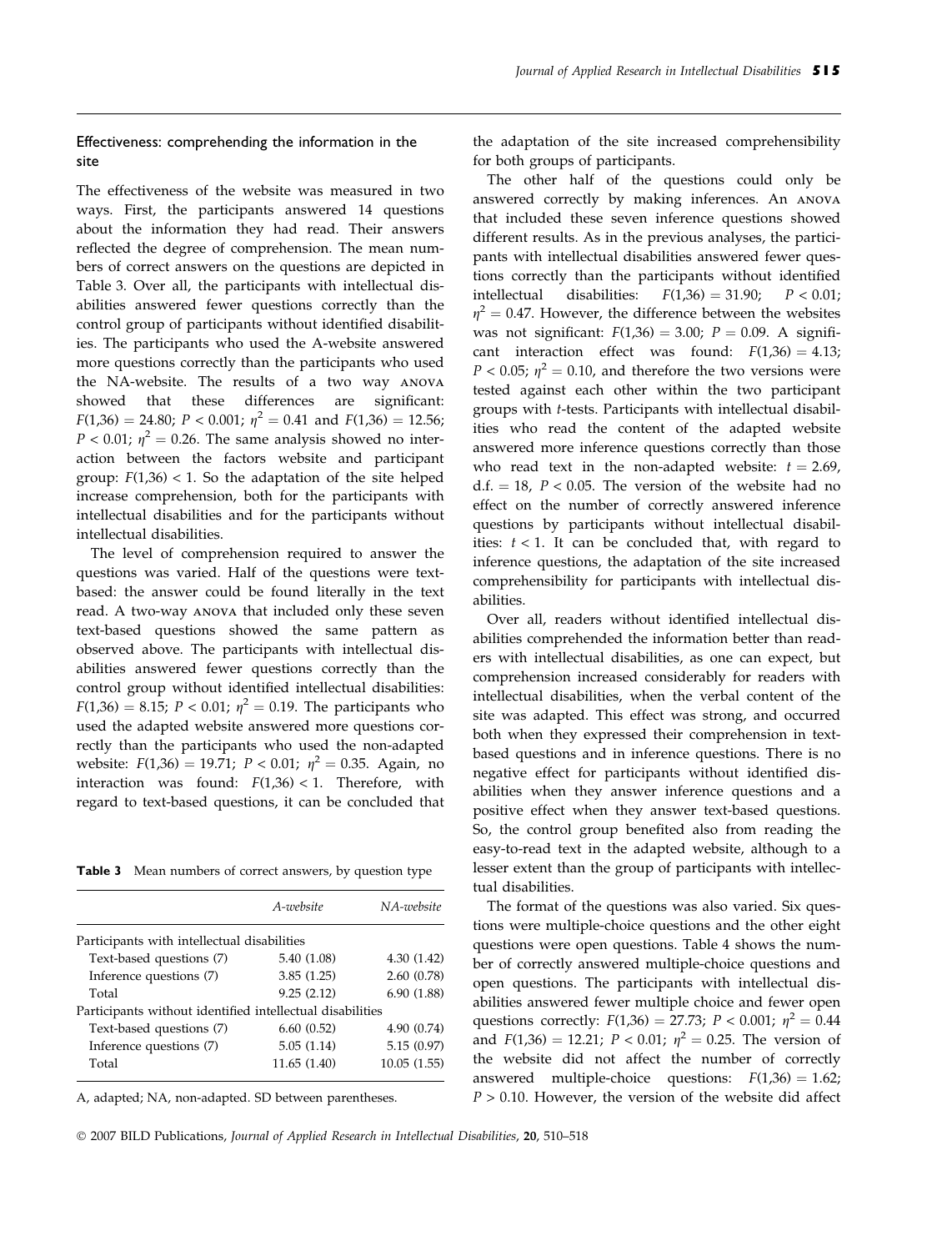|        | <b>Table 4</b> Mean numbers of correct answers, by question |
|--------|-------------------------------------------------------------|
| format |                                                             |

|                                                           | A-website   | $NA$ -website |
|-----------------------------------------------------------|-------------|---------------|
| Participants with intellectual disabilities               |             |               |
| Multiple-choice questions (6)                             | 4.20(1.03)  | 4.00(1.25)    |
| Open questions (8)                                        | 5.05(1.34)  | 2.90(1.10)    |
| Total                                                     | 9.25(2.12)  | 6.90(1.88)    |
| Participants without identified intellectual disabilities |             |               |
| Multiple choice questions (6)                             | 5.80(0.42)  | 5.30(0.48)    |
| Open questions (8)                                        | 5.85(1.18)  | 4.75(1.16)    |
| Total                                                     | 11.65(1.40) | 10.05(1.55)   |

A, adapted; NA, non-adapted. SD between parentheses.

the number of correctly answered open questions:  $F(1,36) = 18.36;$   $P < 0.001;$   $\eta^2 = 0.34.$  No interactions between the participant groups and the versions of the website were found:  $F(1,36) < 1$  (multiple choice questions),  $F(1,36) = 1.92$ ;  $P > 0.10$  (open questions).

These results indicate that adapting websites using the easy-to-read guidelines increased the comprehension of the text for text-based questions and, for participants with intellectual disabilities, also for inference questions. Furthermore, open questions seem more appropriate for demonstrating these differences, which were not visible in the multiple-choice questions.

## Analysis of reading errors

The transcripts of the recordings of the participants offered insight in their reading difficulties. The reading errors that the participants made during reading-aloud the pages of the website were analysed, assuming that they could reveal comprehension problems. The transcripts of the recordings showed that the participants did not read the text flawlessly (see Table 5). The most common error was that words were pronounced incorrectly, which resulted in reading non-existing words. Although this does not automatically imply that the participants did not understand the meaning of the word, it might indicate that they experienced a problem. Words that were typically pronounced incorrectly were long words, foreign words and loan words. Another type of error that was regularly observed is replacing a word by another existing word with a different meaning, for example replacing difficult by different. This type of error seemed to have a more negative impact on comprehension.

Participants with intellectual disabilities made many more errors (188) than the control group of participants Table 5 Mean number and type of errors during readingaloud

|                                                           |    | A-website NA-website |
|-----------------------------------------------------------|----|----------------------|
| Participants with intellectual disabilities*              |    |                      |
| Incorrect pronunciation of words                          | 17 | 59                   |
| Replacement of one word by another                        | 27 | 85                   |
| Participants without identified intellectual disabilities |    |                      |
| Incorrect pronunciation of words                          | З  | 14                   |
| Replacement of one word by another                        | 17 | 25                   |

A, adapted; NA, non-adapted.

\*Results of nine participants. One participant was excluded as an outlier, because she made three times as many errors as the mean number of errors per participant. (Her results did not differ from the results of the other participants concerning the other measurements).

without identified intellectual disabilities (59). More important, participants with intellectual disabilities who worked with the non-adapted website made more errors (144) than their peers who worked with the adapted website (44). This is an additional evidence that the text on the adapted website was easier to read than the text on the non-adapted website.

Although no significant difference was found between the reading times (efficiency) of the two versions, clear differences were observed in the effectiveness of the adapted site compared with the non-adapted site. Readers with intellectual disabilities that affected their reading competence made more comprehension errors than readers without identified intellectual disabilities. However, the performance of the participants with intellectual disabilities improved when they read the information from the adapted site. They answered more questions correctly and made far fewer reading errors. Participants without identified intellectual disabilities were not negatively affected by the adapted site. They performed at a similar level as the participants who used the non-adapted site, or outperformed them when answering text-based questions.

## Satisfaction with the site

The satisfaction of the participants with the website version they had been using was tested by asking them to express their opinions on a 14-item questionnaire. Whatever version of the site participants had been using, they evaluated it positively. The mean scores on the separate items were rather high, varying from 2.8 to 4.8 on a 5-point scale (with 5 being the most positive answer).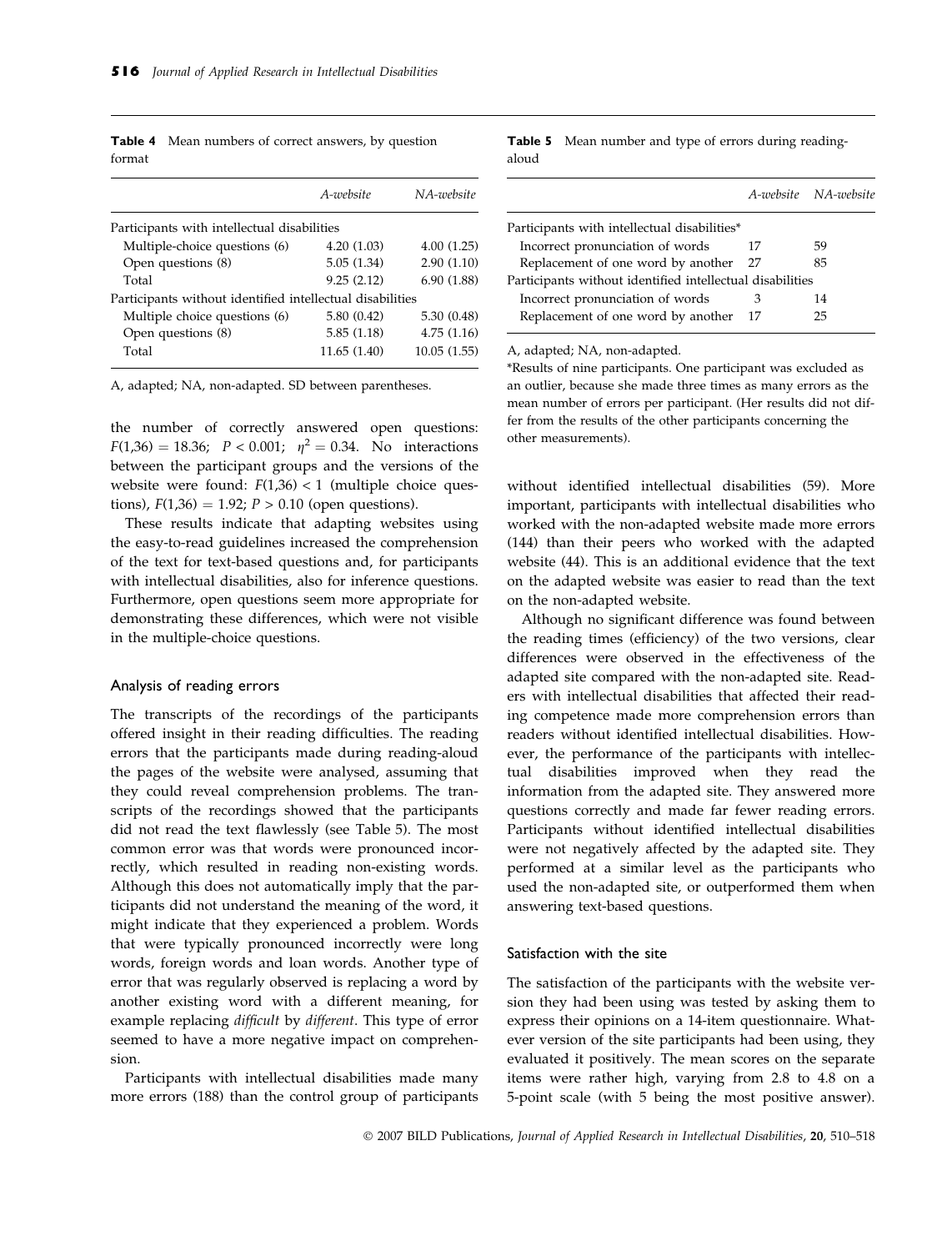|                                                           | A-website  | NA-website |
|-----------------------------------------------------------|------------|------------|
| Participants with<br>intellectual disabilities            | 4.25(0.52) | 3.94(0.44) |
| Participants without special<br>intellectual disabilities | 3.83(0.76) | 4.24(0.49) |

**Table 6** Satisfaction with the site  $(1 = \text{negative}, 5 = \text{positive})$ 

A, adapted; NA, non-adapted. SD between parentheses.

The satisfaction scales used in the questionnaire were highly reliable ( $\alpha = 0.89$ ).

The scores on one item, derived from the original Chen and Wells questionnaire, differed from all others. It read: compared to other websites, I would rate this one as one of the worst  $(1)$  ... one of the best  $(5)$ . This question required comparing the website just used with other sites. Also, the scoring options did not run from definitely disagree to definitely agree, as in all other items. On this particular item, 32 of our 40 participants scored a neutral 3, expressing that for them the site used was neither worse nor better than other websites. Whatever their reasons for this atypical answer, the item did not discriminate between participants, and therefore was removed from the analysis. This did not reduce the reliability ( $\alpha = 0.88$ ). Table 6 shows the mean scores for satisfaction, measured over 13 items.

A two-way anova showed no significant difference between the mean scores of the two participant groups and between the mean scores of the two versions of the website, in both cases:  $F(1,36) < 1$ . However, there was a significant interaction effect:  $F(1,36) = 4.06$ ,  $P = 0.05$ ,  $\eta^2 = 0.10$ . Participants with intellectual disabilities preferred the adapted website while participants without identified intellectual disabilities preferred the nonadapted website. In other words: each group liked the website best that was geared to their reading and intellectual levels.

# Conclusions

The study reported was conducted in order to investigate whether a rather unspecific WAI guideline (use the clearest and simplest language appropriate for a site's content) could be substantiated with more detailed instructions on how to adapt the verbal content of a site. Existing guidelines that were formulated by the European Commission (Freyhoff et al. 1998) were used for writing easy-to-read text as the elaboration of the unspecific guideline.

In terms of efficiency (searching and reading time), the application of the guidelines did not have any positive effects. Almost no differences were observed between the two versions of the site. Participants with intellectual disabilities needed more time to read the text than the control group of participants without identified intellectual disabilities. Moreover, the participants with intellectual disabilities needed more assistance to find the information they were looking for.

In terms of effectiveness, the adaptation of the verbal content worked well for readers with intellectual disabilities. They understood the verbal content better, as was demonstrated in an increased number of questions about the content answered correctly. The group of users with intellectual disabilities who worked with the easy-to-read version of the site even approached the achievements of the control group of users without identified intellectual disabilities who worked with the non-adapted site. Also, the participants with intellectual disabilities made far fewer reading errors when reading the text of the adapted site. It can be safely concluded that the text adaptation worked well for its target group: users who have intellectual or language disabilities.

Users without identified intellectual disabilities were as effective with the adapted site as they were with the non-adapted site, except for questions for which the answer could be found literally in the text. For that category of questions, the adapted site worked better for them than the non-adapted site. It appears that text adaptation did not hurt our control group of readers. Yet, they expressed that they were less satisfied with the adapted site. They preferred the non-adapted site over the adapted site, whereas the readers with intellectual disabilities expressed their preference for the adapted site. This negative assessment of satisfaction should weigh even stronger considering who were included in our control group: friends, parents and partners of people with intellectual disabilities, who were familiar with the care provider that ran the website.

Because of the preference of our control group for the non-adapted version, a conditional recommendation to those organizations that consider adapting the verbal content of their websites seems appropriate. The results of this study lead to the advice to adapt the text using existing easy-to-read guidelines such as those of Freyhoff et al. (1998). Site visitors with language and intellectual disabilities will benefit from the adaptation. However, in order not to alienate non-disabled visitors of the site, it might be a good idea to make it clear upfront why the site is adapted: to serve the needs of a